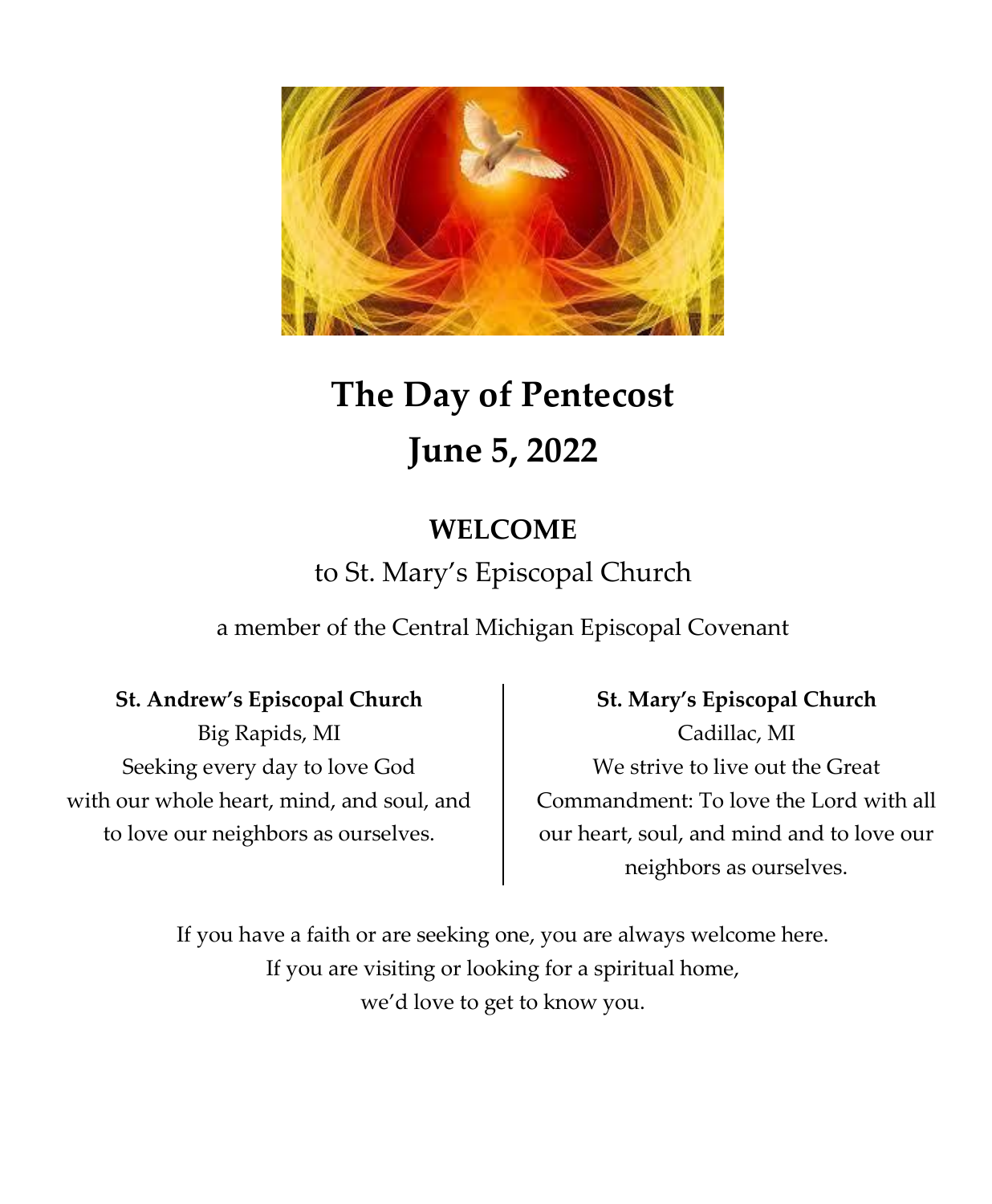# **THE HOLY EUCHARIST: RITE II**

# **THE WORD OF GOD**

| <b>Processional Hymn</b> |                                                                   |        | O Holy Spirit Root of Life, Pew Folder, p.72 |                        |
|--------------------------|-------------------------------------------------------------------|--------|----------------------------------------------|------------------------|
|                          | <b>Opening Acclamation and Collect for Purity</b>                 |        |                                              | BCP, p. 355            |
| Celebrant<br>People      | Alleluia. Christ is risen.<br>The Lord is risen indeed. Alleluia. |        |                                              |                        |
|                          | The celebrant prays the collect for purity.                       |        |                                              |                        |
| <b>The Gloria</b>        | Said in unison.                                                   |        |                                              | BCP, p. 356            |
| The Collect of the Day   |                                                                   |        |                                              | <b>BCP</b> p. 357      |
| Celebrant                | The Lord be with you.                                             |        |                                              |                        |
| People                   | And also with you                                                 |        |                                              |                        |
| Celebrant                | Let us pray. The celebrant prays the collect of the day.          |        |                                              |                        |
| <b>The Lessons</b>       | All sit as able.                                                  |        |                                              | <b>Bulletin Insert</b> |
|                          | After the first $\varepsilon$ second readings:                    | Reader | The Word of the Lord.                        |                        |
|                          |                                                                   | People | Thanks be to God.                            |                        |
| <b>First Lesson</b>      |                                                                   |        |                                              | <b>Genesis 11:1-9</b>  |
| The Psalm                |                                                                   |        |                                              | Psalm 104              |
| <b>Second Lesson</b>     |                                                                   |        |                                              | Acts 2:1-21            |
| Gospel Hymn              | All stand as able.                                                |        | Halle, Halle, Hellelujah, Pew Folder, p.42   |                        |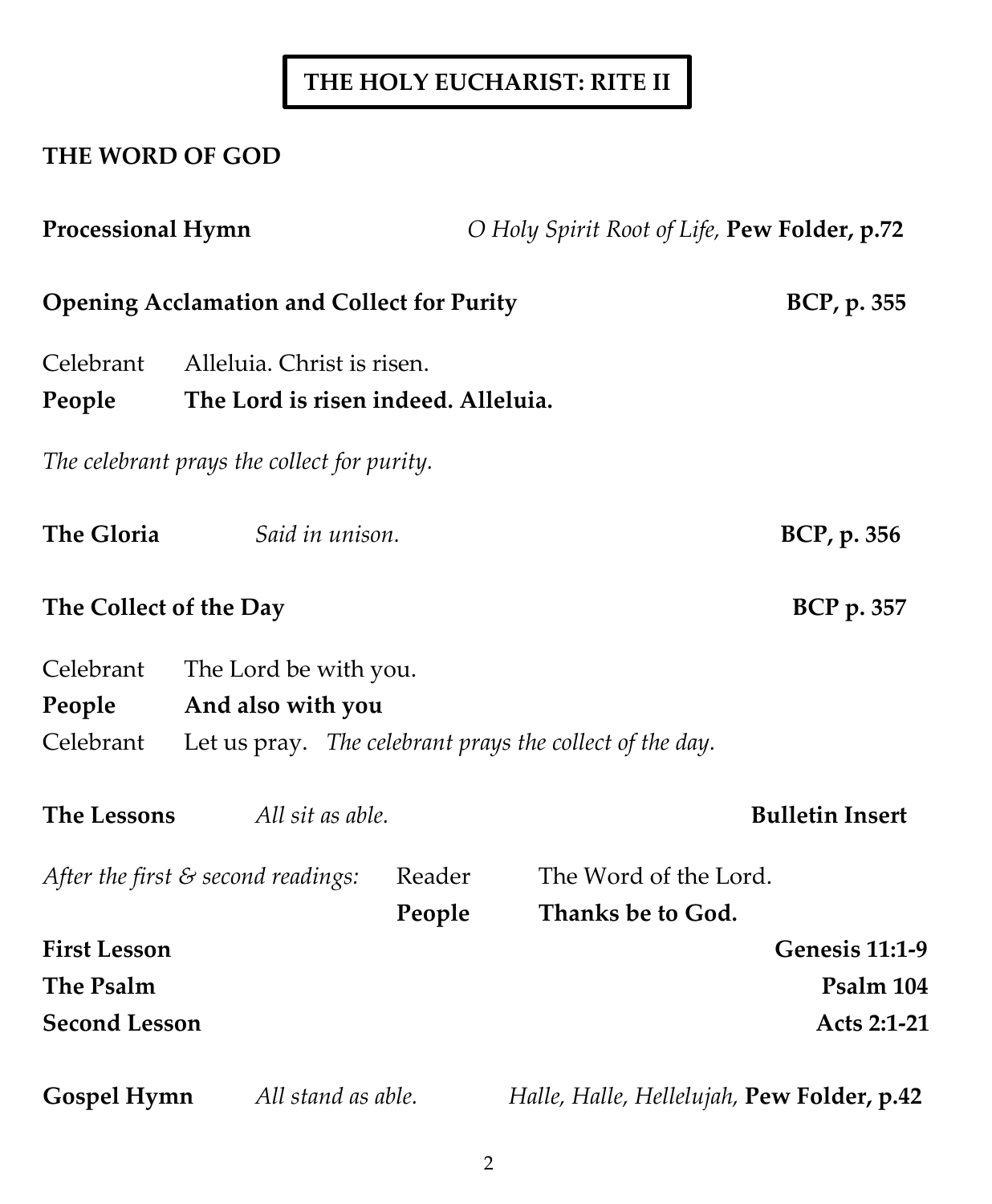# **The Holy Gospel John 14:8-17, 25-27**

| Before the Gospel:                                  |                                                                                                                                                                                                                                                                                                                                           |  |  |
|-----------------------------------------------------|-------------------------------------------------------------------------------------------------------------------------------------------------------------------------------------------------------------------------------------------------------------------------------------------------------------------------------------------|--|--|
| Celebrant                                           | The Holy Gospel of Our Lord Jesus Christ according to John.                                                                                                                                                                                                                                                                               |  |  |
| People                                              | Glory to you, Lord Christ.                                                                                                                                                                                                                                                                                                                |  |  |
| After the Gospel:                                   |                                                                                                                                                                                                                                                                                                                                           |  |  |
| Celebrant                                           | The Gospel of the Lord                                                                                                                                                                                                                                                                                                                    |  |  |
| People                                              | Praise to you, Lord Christ.                                                                                                                                                                                                                                                                                                               |  |  |
| <b>Hymn after the Gospel</b>                        | Halle, Halle, Hellelujah, Pew Folder, p.42                                                                                                                                                                                                                                                                                                |  |  |
| Homily                                              | Mtr. Radha Kaminski                                                                                                                                                                                                                                                                                                                       |  |  |
| All stand as able.<br>The Renewal of Baptismal Vows |                                                                                                                                                                                                                                                                                                                                           |  |  |
| Officiant                                           | Dear people of God: Our Lord Jesus Christ sealed the paschal mystery<br>of his death and Resurrection in his ascension and gift of the Holy<br>Spirit on the Day of Pentecost. That same Spirit continues to give birth<br>to God's people by the waters of Baptism. I call upon you, therefore, to<br>renew your own baptismal covenant. |  |  |
| Celebrant                                           | Do you reaffirm your renunciation of evil and renew your commitment<br>to Jesus Christ?                                                                                                                                                                                                                                                   |  |  |
| People                                              | I do.                                                                                                                                                                                                                                                                                                                                     |  |  |
| Celebrant<br>People                                 | Do you believe in God the Father?<br>I believe in God, the Father almighty, creator of<br>heaven and earth.                                                                                                                                                                                                                               |  |  |
| Celebrant                                           | Do you believe in Jesus Christ, the Son of God?                                                                                                                                                                                                                                                                                           |  |  |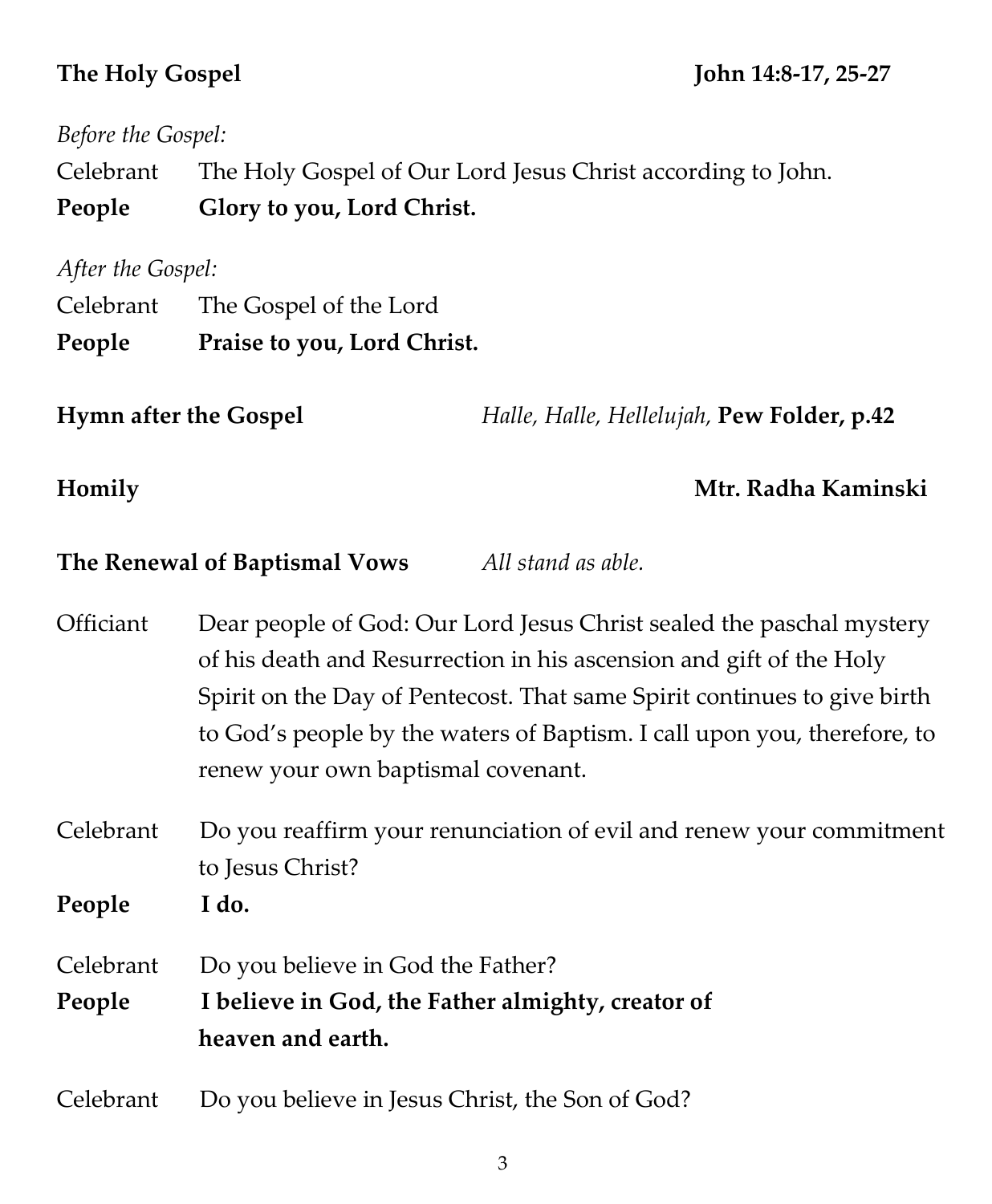| People    | I believe in Jesus Christ, his only Son, our Lord. He was conceived<br>by the power of the Holy Spirit and born of the Virgin Mary. He<br>suffered under Pontius Pilate, was crucified, died, and was buried.<br>He descended to the dead. On the third day he rose again. He<br>ascended into heaven, and is seated at the right hand of the Father.<br>He will come again to judge the living and the dead. |  |
|-----------|---------------------------------------------------------------------------------------------------------------------------------------------------------------------------------------------------------------------------------------------------------------------------------------------------------------------------------------------------------------------------------------------------------------|--|
| Celebrant | Do you believe in God the Holy Spirit?                                                                                                                                                                                                                                                                                                                                                                        |  |
| People    | I believe in the Holy Spirit, the holy catholic Church, the                                                                                                                                                                                                                                                                                                                                                   |  |
|           | communion of saints, the forgiveness of sins, the resurrection of the                                                                                                                                                                                                                                                                                                                                         |  |
|           | body, and the life everlasting.                                                                                                                                                                                                                                                                                                                                                                               |  |
| Celebrant | Will you continue in the apostles' teaching and fellowship, in the                                                                                                                                                                                                                                                                                                                                            |  |
|           | breaking of bread, and in the prayers?                                                                                                                                                                                                                                                                                                                                                                        |  |
| People    | I will, with God's help.                                                                                                                                                                                                                                                                                                                                                                                      |  |
| Celebrant | Will you persevere in resisting evil, and, whenever you fall into sin,<br>repent and return to the Lord?                                                                                                                                                                                                                                                                                                      |  |
| People    | I will, with God's help.                                                                                                                                                                                                                                                                                                                                                                                      |  |
| Celebrant | Will you proclaim by word and example the Good News of God in<br>Christ?                                                                                                                                                                                                                                                                                                                                      |  |
| People    | I will, with God's help.                                                                                                                                                                                                                                                                                                                                                                                      |  |
| Celebrant | Will you seek and serve Christ in all persons, loving your neighbor as<br>yourself?                                                                                                                                                                                                                                                                                                                           |  |
| People    | I will, with God's help.                                                                                                                                                                                                                                                                                                                                                                                      |  |
| Celebrant | Will you strive for justice and peace among all people, and respect<br>the dignity of every human being?                                                                                                                                                                                                                                                                                                      |  |
| People    | I will, with God's help.                                                                                                                                                                                                                                                                                                                                                                                      |  |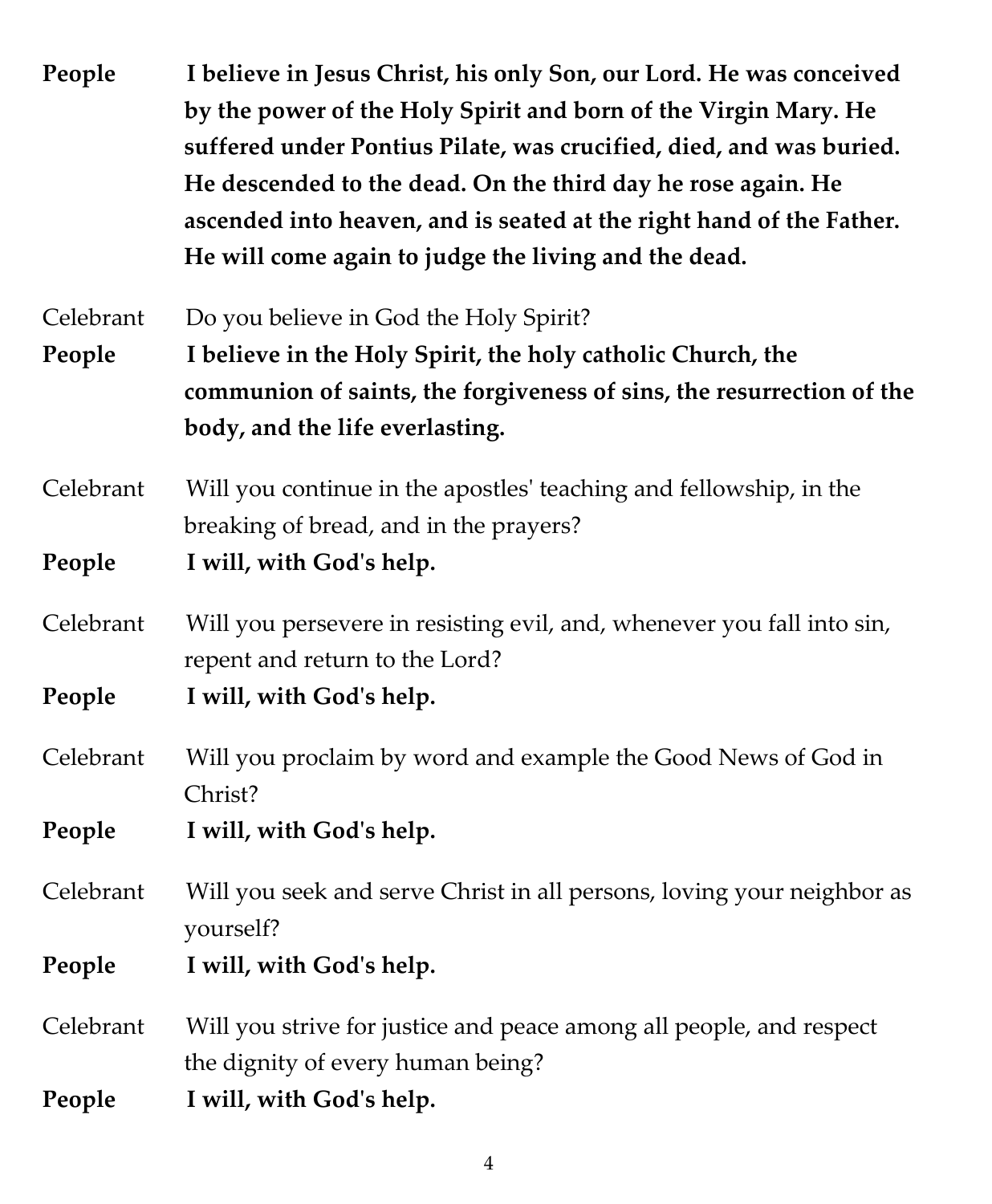Celebrant May Almighty God, the Father of our Lord Jesus Christ, who has given us a new birth by water and the Holy Spirit, and bestowed upon us the forgiveness of sins, keep us in eternal life by his grace, in Christ Jesus our Lord. **Amen.**

## **The Prayers of the People** *Praying the Scriptures*

- Intercessor Friends, do not let your hearts be troubled, and do not let them be afraid. Our God is with us, and in us; therefore, let us pray: "Come, Spirit of Truth: **come, Holy Spirit**."
- Intercessor Holy God, by your Spirit you gave birth to your Church: may our many members be the one Body of Christ in this world. And then lead us by your Holy Spirit in the ways of truth. We pray for Michael, our Presiding Bishop; Prince, our Bishop Provisional; Anne, our Canon Missioner; Radha, our Rector; our Central Michigan Episcopal Covenant; Church of the Mediator, Harbert – Darlene, Rector St. John's, Charlotte – Wendy, Priest-in-Charge; and for all ministers and people. We pray for all those in our diocese discerning calls to ministry, both lay and ordained. In particular, we pray for those in our dioceses preparing for the Sacred Order of Priests, including Alicia, Joe, Barrett, Alex, Derek, Matt, Joanna, Kurt, and Anne Marie. We pray also for those in our dioceses preparing for the Sacred Order of Deacons, including: Elizabeth, Joy, Trish, Mark, Jim, and Linda. We pray especially for Trish, Mark, and James who will be ordained to the Sacred Order of Deacons today. We remember with gratitude the retired clergy of the diocese. *Silence*  Come, Spirit of Truth, **People Come, Holy Spirit.**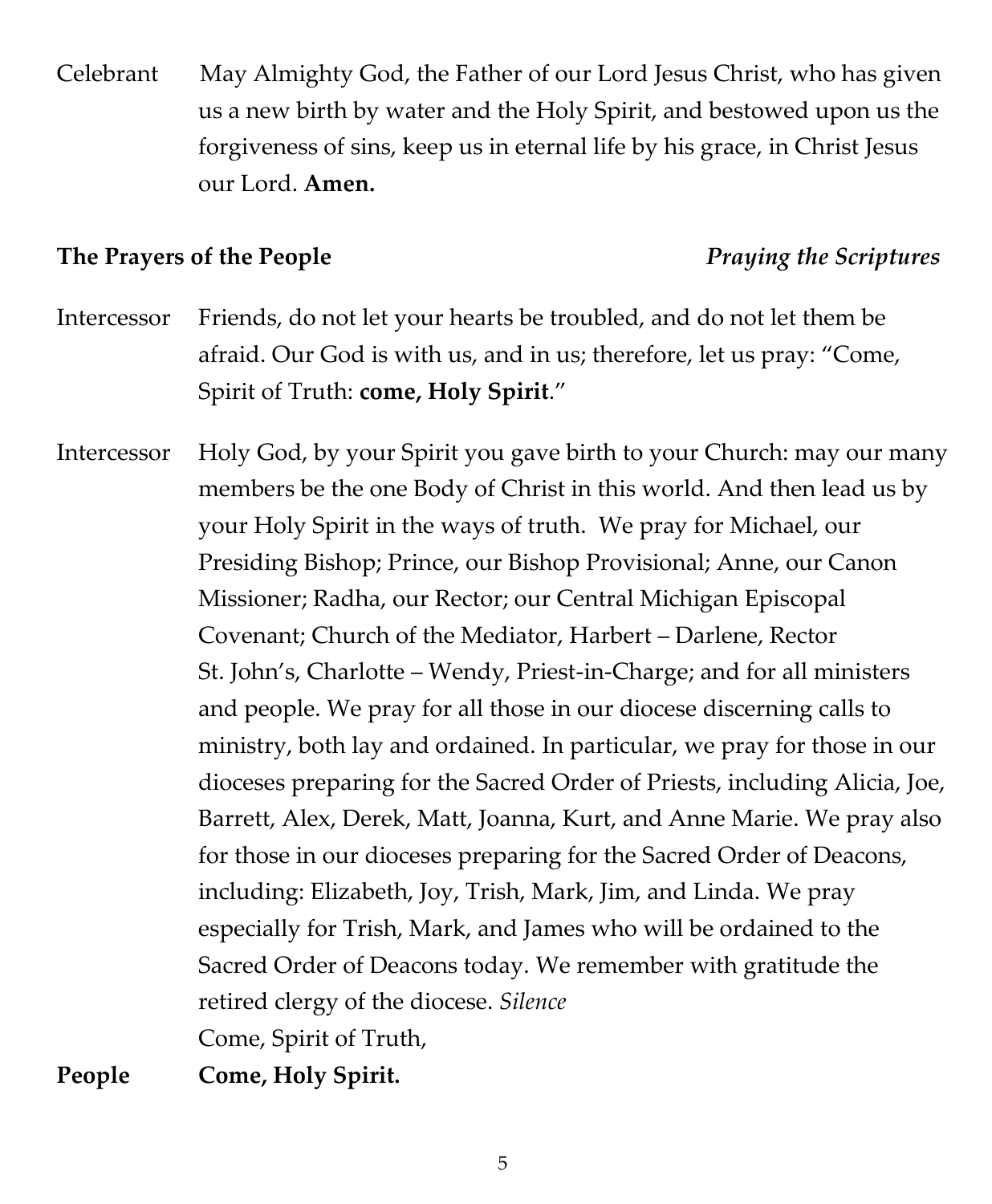Intercessor Holy God, you gave your disciples the ability to speak in the languages of the people may we also speak about your deeds of power throughout the world, that all may know of your salvation. *Silence*  Come, Spirit of Truth

**People Come, Holy Spirit.** 

Intercessor Holy God, the earth is full of your creatures: may all who look to you be given food in due season. Open your hand in desolate places and fill the hungry with good things. *Silence*  Come, Spirit of Truth,

**People Come, Holy Spirit.** 

- Intercessor Holy God, you poured out your Holy Spirit in you holy city jerusalem: pour out your Spirit in our own city. Raise up prophets and dreamers; give us vision. We pray for those in positions of authority in our country and in the world, especially Joe, our president; Gretchen our govenor; Carla, our mayor. *Silence* **Come, Come, Come, Come, Come, Come**, Come, Come, Come, Come, Come, Come, Come, Come, Come, Come, Come, Come, Come, Come, Come, Come, Come, Come, Come, Come, Come, Come, Come, Come, Com Sprit of Truth,
- **People Come, Holy Spirit .**

Intercessor Holy God, you give the gift of healing by your Spirit: bring healing and wholeness to all those on our hearts and minds this day. In your might and mercy, renew the face of the earth; bring renewal to those in need. We pray for those in the St. Mary's circle of prayer: Ben and Shea, Heather & Lonnie & Family, Lorie, Deliah, Val, Renee, Glenna, Noreen, Dawn, Phil, Wendy, Madison; For those in the St. Andrew's circle of prayer: Sowerby Family, Lori, Sarah & Jane, Laura, Bill & Family, Edna, Sharyn, Julane, Margaret, Tamara, Marty & Rachel.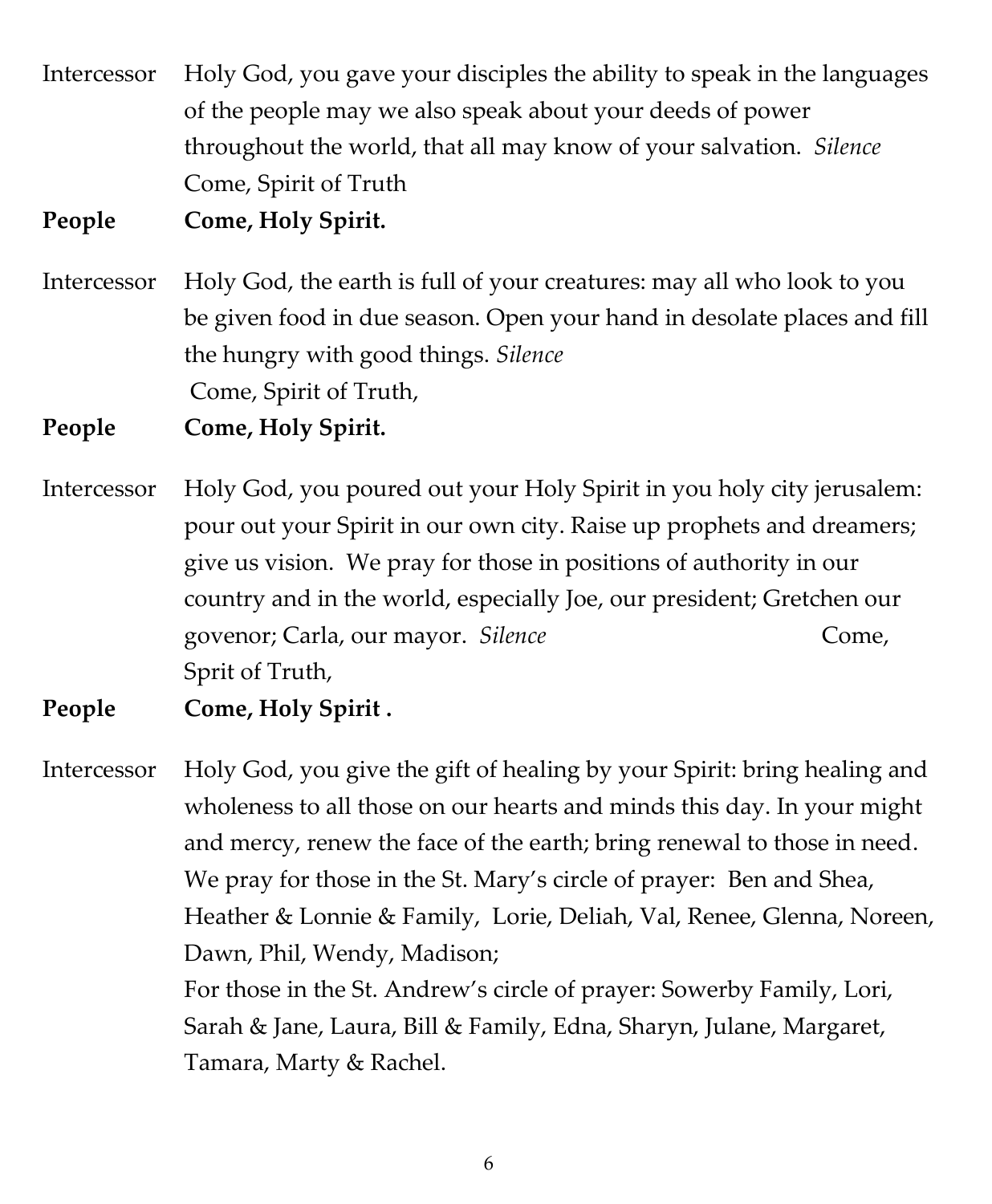For our family and friends in the armed forces and who are first responders: Richard, Corey, Matt, Teylor, Tony, Kim, Drew, Jon, Sabastian, Eli; And for all those we name at this time. *Silence*  Come, Spirit of Truth

**People Come, Holy Spirit.** 

Intercessor Holy God, you adopt us as your children, joint heirs with your Chirst. In your mercy, keep us and love us. May we, and all who have entered into your joy, rest in your presence forever. *Silence*  Come, Spirit of Truth,

**People Come, Holy Spirit.** 

Celebrant Spirit of truth: guide us into all truth; consume the lies that shroud the world in hate; pray in us with sighs too deep for words; and let the victim's voice ring out with hope for a new world; through Jesus Christ, who goes to the right hand of God. **Amen.**

**The Confession of Sin** *Said in unison, kneeling as able.* **BCP p. 360** 

**The Peace** *All stand as able.*

Celebrant The peace of the Lord be always with you.

**People And also with you.**

# **THE HOLY COMMUNION**

**The Offertory** *The celebrant says the offertory sentence.*

**Offertory Hymn** *Spirit of the Living God***, Pew Folder, p.99**

*After all the gifts are brought to the altar, all say in unison:* **All things come of thee, O Lord. And of thine own have we given thee.**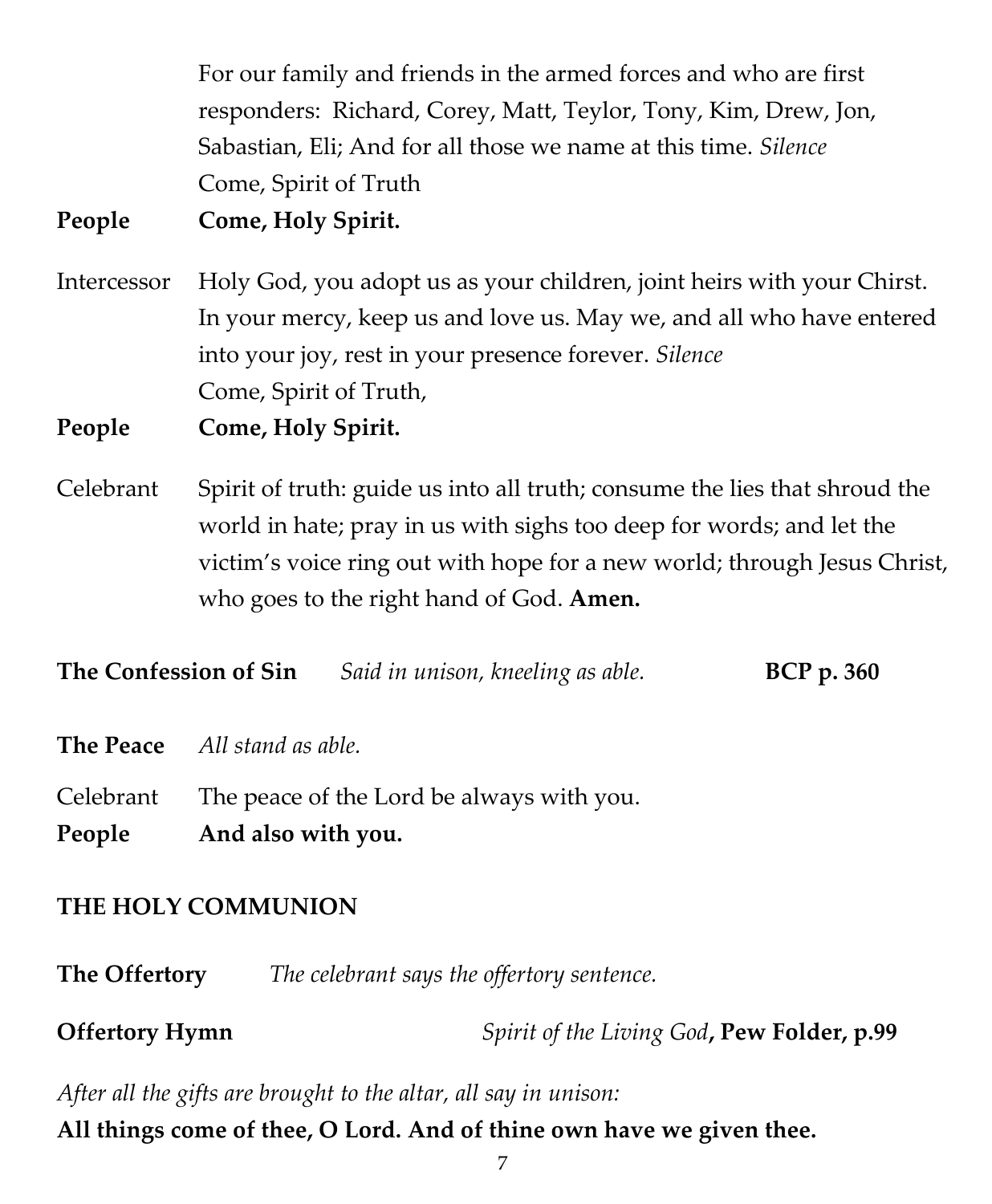|           | Celebrant The Lord be with you.            |
|-----------|--------------------------------------------|
| People    | And also with you.                         |
| Celebrant | Lift up your hearts.                       |
| People    | We lift them to the Lord.                  |
| Celebrant | Let us give thanks to the Lord our God.    |
| People    | It is right to give him thanks and praise. |

*The celebrant offers our thanks to God for the grace and mercy made available to us in Christ, and in response all sing:*

## **Sanctus (Holy, Holy, Holy) Pew Folder, p.87**

# *The people stand or kneel as able while the celebrant gives thanks to God for the reconciling work of Christ's passion and resurrection and prays over the bread and wine. Then says:*

Celebrant Therefore we proclaim the mystery of faith: **All Christ has died. Christ is risen. Christ will come again.**

*The celebrant concludes with a prayer for the coming of God's reign. The people respond* **AMEN.**

**The Lord's Prayer** *said in unison* **BCP p. 364**

## **The Breaking of the Bread**

*The Celebrant breaks the consecrated Bread. A period of silence is kept. Then says:*

| People    | Therefore let us keep the feast. Alleluia.          |
|-----------|-----------------------------------------------------|
| Celebrant | Alleluia. Christ our Passover is sacrificed for us; |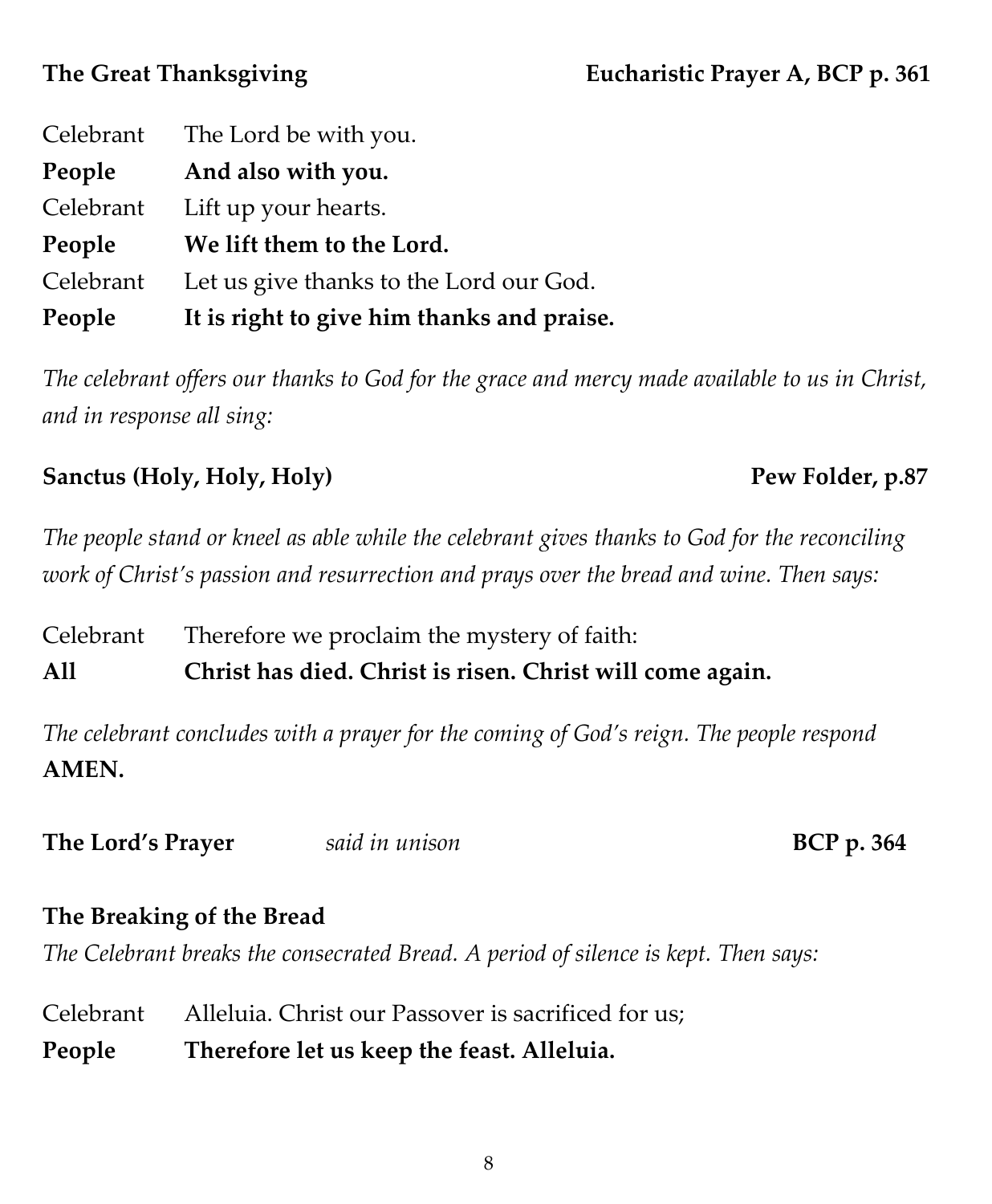**The Invitation** *The celebrant says the invitation.*

*Everyone is welcome to receive communion. There is no one who is too old or too young, no one who has too many doubts or too few beliefs. This is the altar prepared by a loving God for all creation by the power of Jesus Christ. You, who are part of that creation, are welcome.*

*Please come forward to the altar to receive communion. We ask that you sanitize your hands. If you need communion brought to you, let an usher know. If you do not wish to receive communion, but would like a blessing, please come forward and cross your arms over your chest. The wine is available from the common cup. For intinction, the Eucharistic minister will intinct the wafer for you, then place it back in your hand. Glutenfree wafers are available; let the priest know you need one when you come forward.*

**Communion Hymn** *Abba, Father*, **Pew Folder, p. 2**

## **Prayer after Communion** *All stand or kneel as able.*

Celebrant Let us pray.

**All In gratitude, in deep gratitude for this moment, this meal, these people, we give ourselves to you. Take us out to live as changed people because we have shared this Living Bread and cannot remain the same. Ask much of us, expect much from us, enable much by us, encourage many through us. So, Lord, may we live to your glory, both as inhabitants of earth and citizens of the commonwealth of heaven. Amen.** 

## **The Celebration of Special Days and Announcements**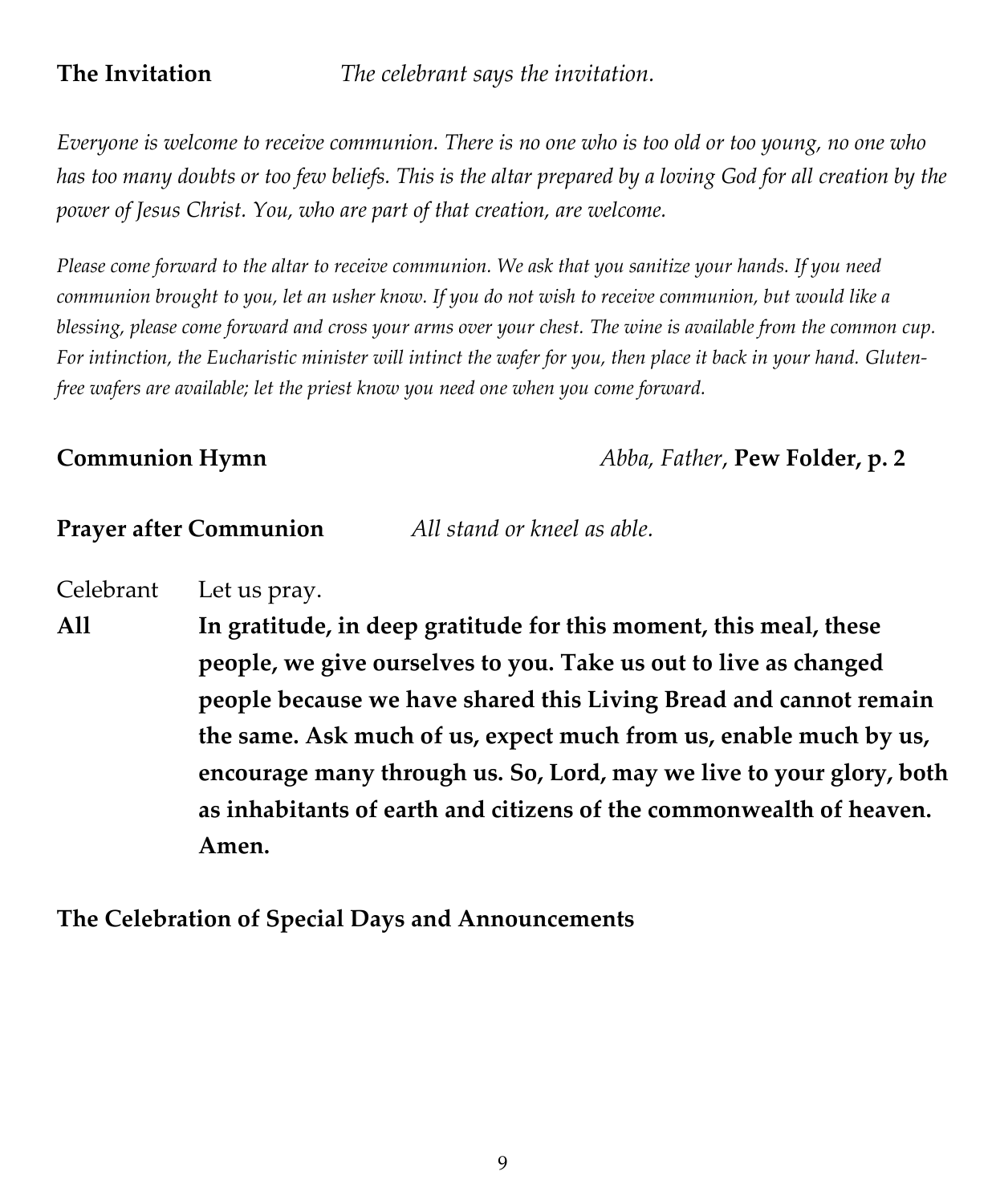**The Blessing** *All stand as able while the celebrant blesses the people.*

Celebrant May Almighty God, who enlightened the minds of the disciples by pouring out upon them the Holy Spirit, make you rich with his blessing, that you may abound more and more in that Spirit for ever. **Amen.**

> May God, who sent the Holy Spirit as a flame of fire that rested upon the heads of the disciples, burn out all evil from your hearts, and make them shine with the pure light of his presence. **Amen.**

> May God, who by the Holy Spirit caused those of many tongues to proclaim Jesus as Lord, strengthen your faith and send you out to bear witness to him in word and deed. **Amen.**

And the blessing of God Almighty, the Father, the Son, and the Holy Spirit, be upon you and remain with you for ever. **Amen.**

**Recessional Hymn** *Breathe on Me Breath of God*, **Hymnal, #508**

## **The Dismissal**

Celebrant Let us go forth in the name of Christ, alleluia, alleluia! **People Thanks be to God, alleluia, alleluia! Amen. Amen.**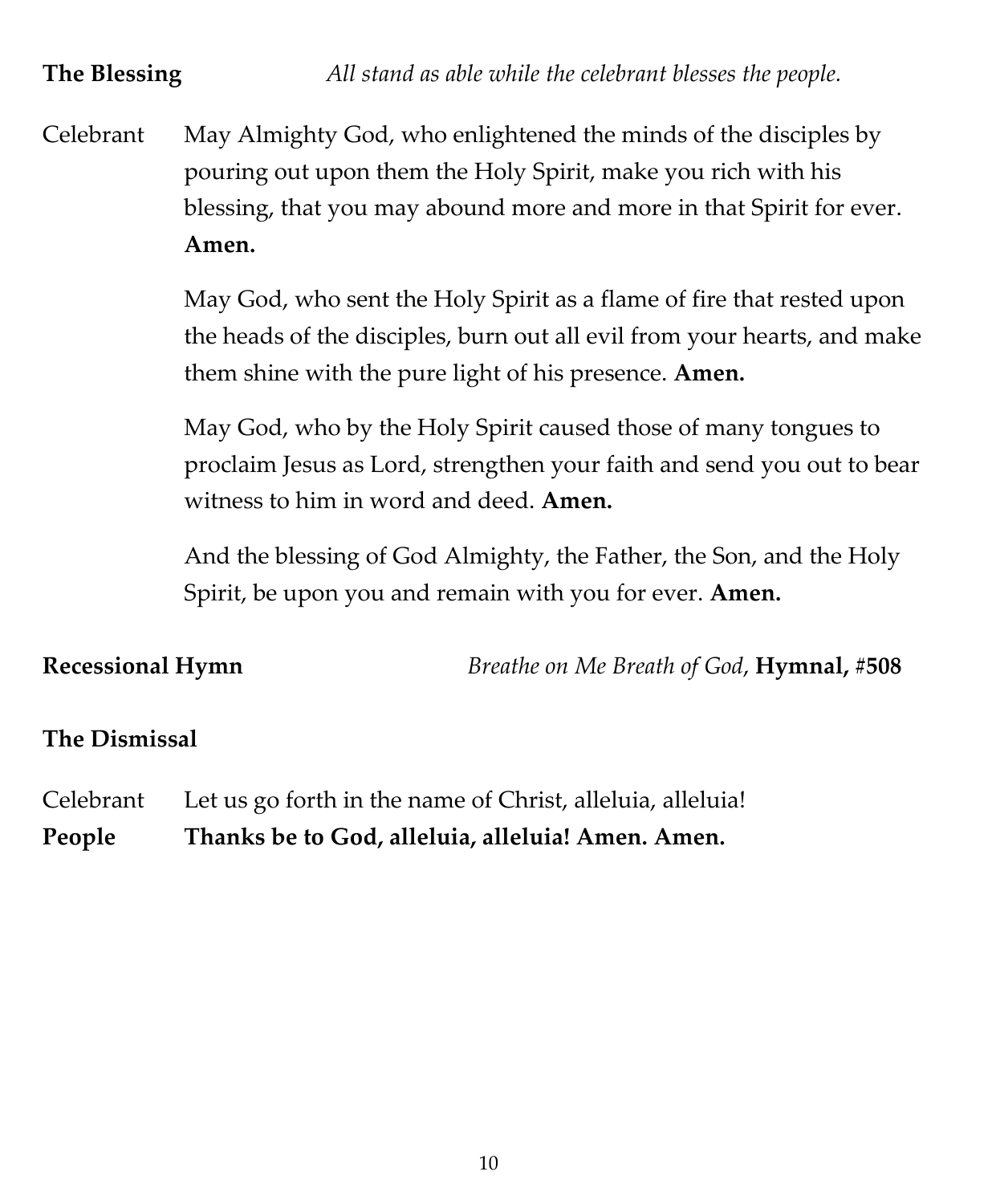

Pentecost by Malcom Guite

Today we feel the wind beneath our wings Today the hidden fountain flows and plays Today the church draws breath at last and sings As every flame becomes a Tongue of praise. This is the feast of fire, air, and water Poured out and breathed and kindled into earth. The earth herself awakens to her maker And is translated out of death to birth. The right words come today in their right order And every word spells freedom and release Today the gospel crosses every border All tongues are loosened by the Prince of Peace Today the lost are found in His translation. Whose mother-tongue is Love, in every nation.